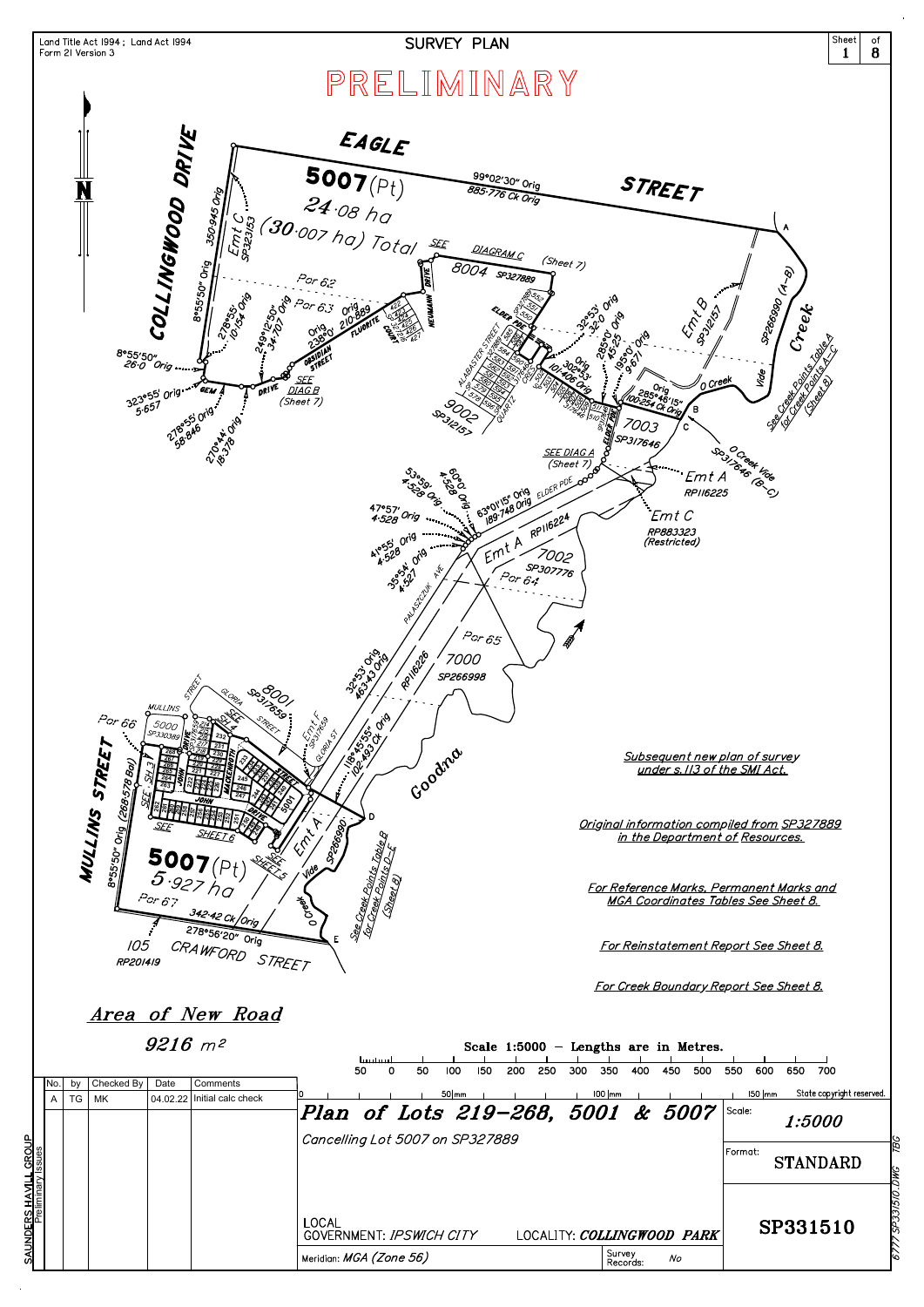| Land Title Act 1994; Land Act 1994<br>Form 2IB Version 2 |                      | $ $ Sheet<br>0f<br>WARNING : Folded or Mutilated Plans will not be accepted.<br>$\boldsymbol{2}$<br>8<br>Plans may be rolled.<br>Information may not be placed in the outer margins. |        |                     |  |  |  |
|----------------------------------------------------------|----------------------|--------------------------------------------------------------------------------------------------------------------------------------------------------------------------------------|--------|---------------------|--|--|--|
|                                                          | (Dealing No.)        | 4. Lodged by<br>(Include address, phone number, email, reference, and Lodger Code)                                                                                                   |        |                     |  |  |  |
|                                                          | Existing             | Created                                                                                                                                                                              |        |                     |  |  |  |
| Title<br>Reference                                       | Description          | New Lots                                                                                                                                                                             | Road   | Secondary Interests |  |  |  |
|                                                          | Lot 5007 on SP327889 | 219-268, 5001 & 5007                                                                                                                                                                 | New Rd |                     |  |  |  |

### MORTGAGE ALLOCATIONS

| Mortgage  |                      | Lots Fully Encumbered   Lots Partially Encumbered |
|-----------|----------------------|---------------------------------------------------|
| 715752561 | 219-268, 5001 & 5007 |                                                   |

### ENCUMBRANCE EASEMENT ALLOCATIONS

| Easement                      | Lots to be Encumbered |
|-------------------------------|-----------------------|
| 602259878 (Emt A on RPII6226) | 5007                  |
| 720018953 (Emt B on SP312157) | 5007                  |
| (Emt C on SP323153)           | 5007                  |
| (Emt F on SP327889)           | 5007                  |
| '  (Emt G on SP327889)        | 5007                  |

### EXISTING ADMINISTRATIVE ADVICE ALLOCATIONS

| Administrative Advice  | Lots to be Encumbered |
|------------------------|-----------------------|
| 714705299 (Veg Notice) | 219-268, 5001 & 5007  |

Emts D & E on SP317659 are fully absorbed by new road.

# PRELIMINARY

| $\vert$ 6. Building Format Plans only. |
|----------------------------------------|
|                                        |

- $\vert$  I certify that :  $\vert$ \* As far as it is practical to determine, no part
- of the building shown on this plan encroaches

| 2l9-240, 245-247 & 264-268           | Por 66               |                                                      | onto adjoining lots or road<br>* Part of the building shown on this plan<br>encroaches onto djoining* lots and road |     |  |
|--------------------------------------|----------------------|------------------------------------------------------|---------------------------------------------------------------------------------------------------------------------|-----|--|
| $248 - 262$                          | Por 67               |                                                      | Cadastral Surveyor/Director* Date<br>delete words not required                                                      |     |  |
| 241-244, 263 & 5001                  | Pors 66 & 67         |                                                      | 7. Lodgement Fees:                                                                                                  |     |  |
| 5007                                 | Pors 62, 63, 66 & 67 |                                                      | Survey Deposit<br>Lodgement                                                                                         | \$. |  |
| Lots                                 | Orig                 |                                                      | New Titles                                                                                                          | \$  |  |
| 2. Orig Grant Allocation :           |                      | 5. Passed & Endorsed:                                | Photocopy<br>Postage                                                                                                | \$  |  |
| 3. References:<br>Dept File :        |                      | By: SAUNDERS HAVILL GROUP PTY LTD<br>Date:           | <b>TOTAL</b>                                                                                                        |     |  |
| Local Govt:<br>Surveyor: 6777-Stg IO |                      | Signed:<br>Designation :<br><b>Endorsing Officer</b> | 8. Insert<br>SP331510<br>Plan<br>Number                                                                             |     |  |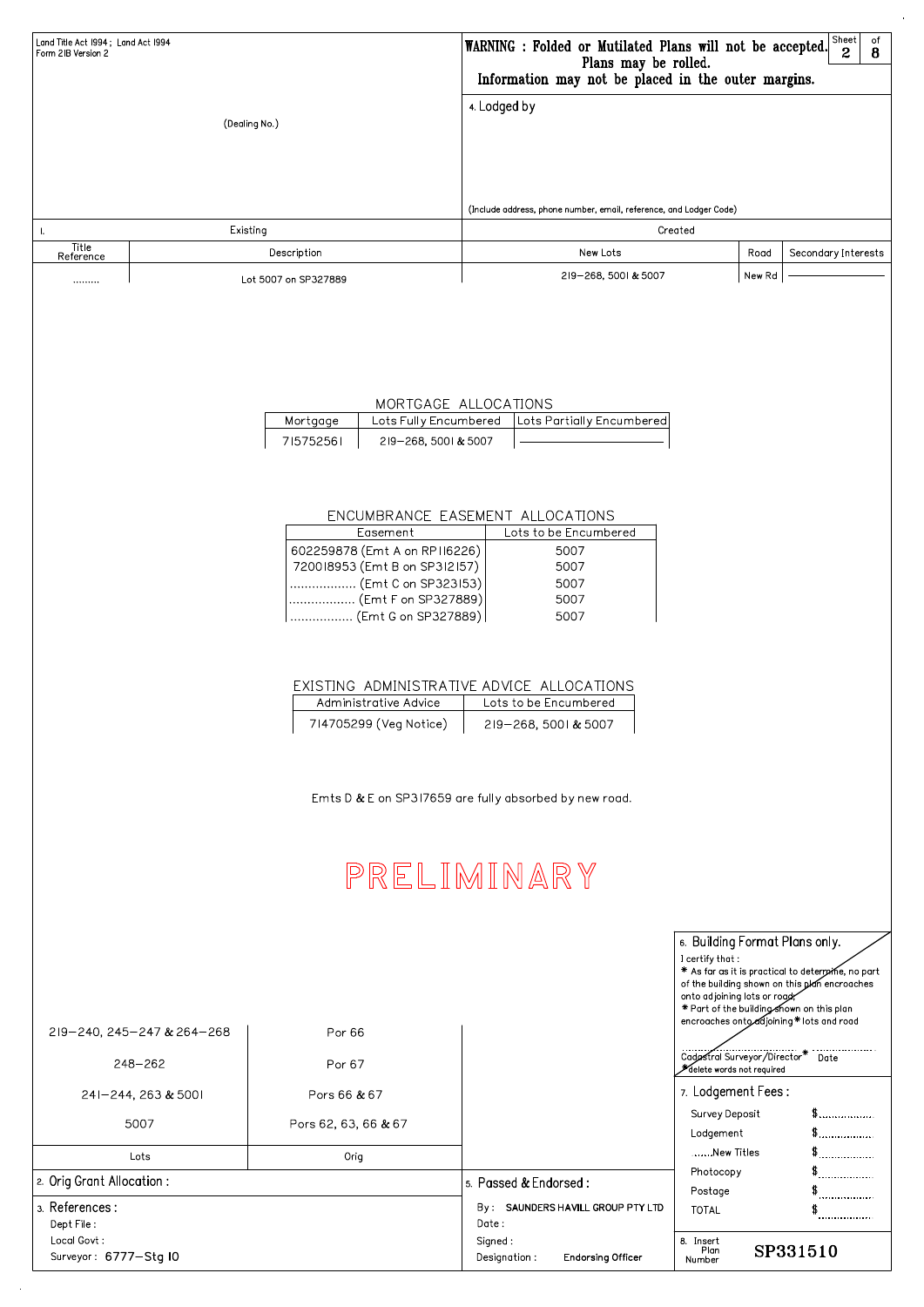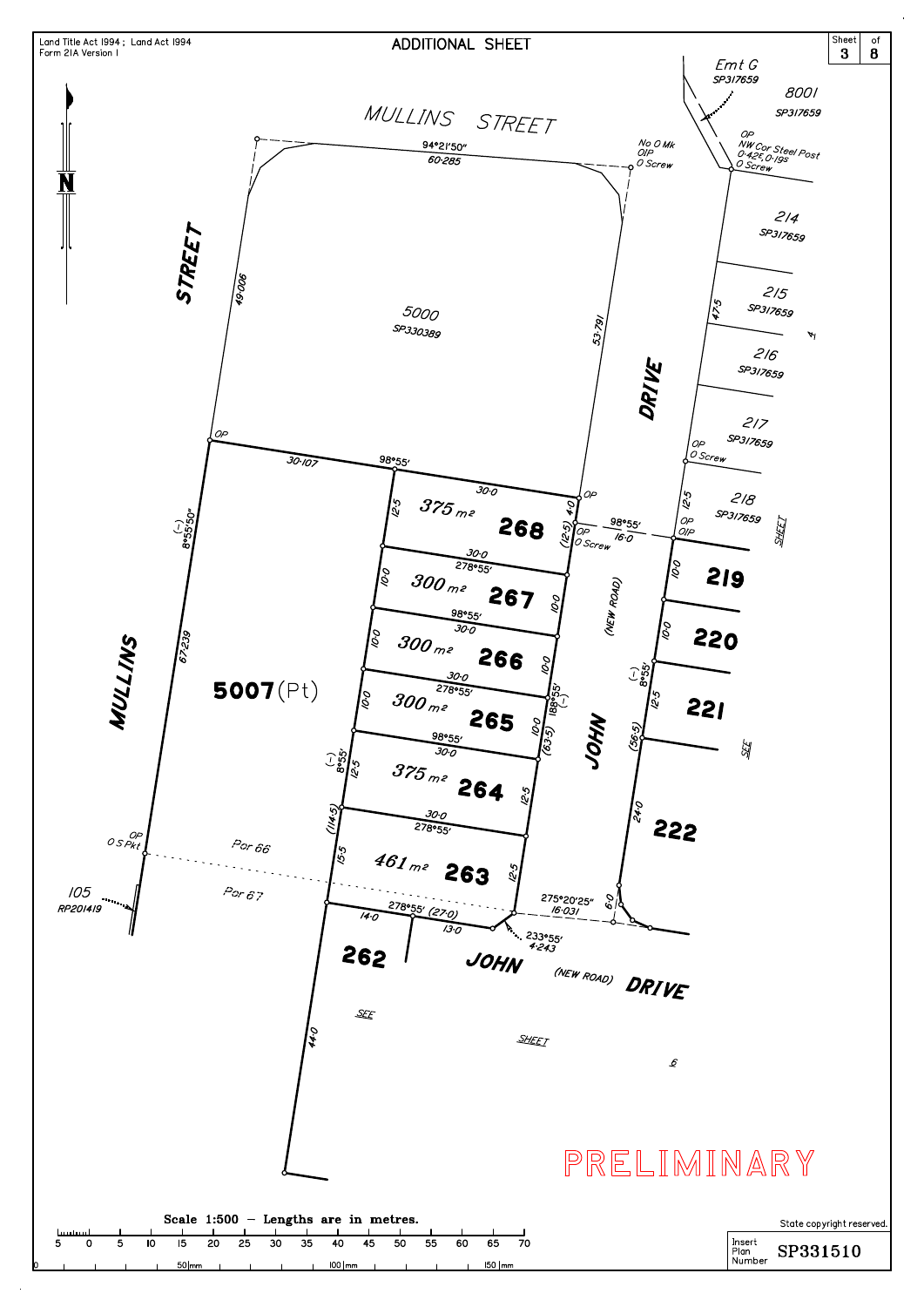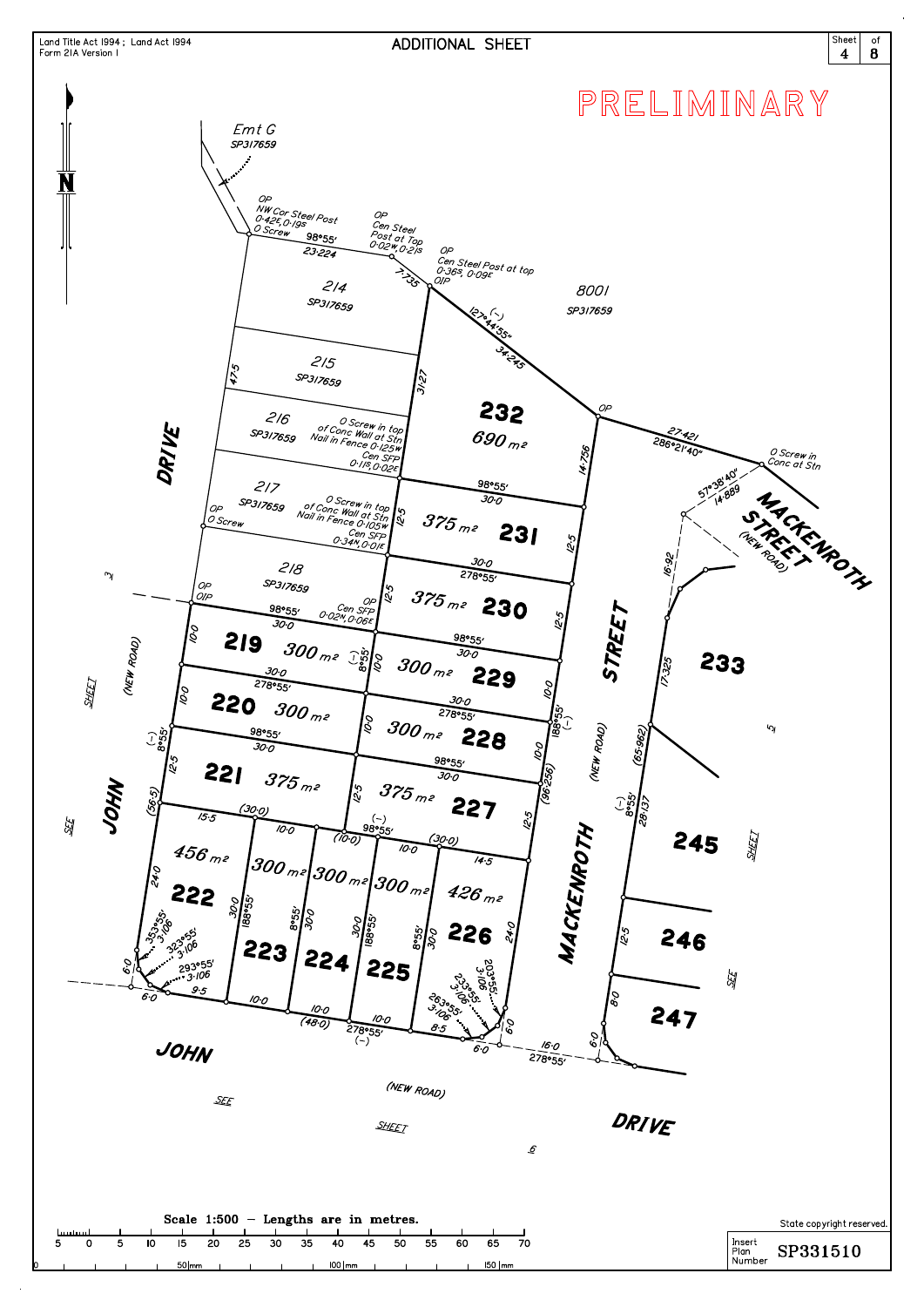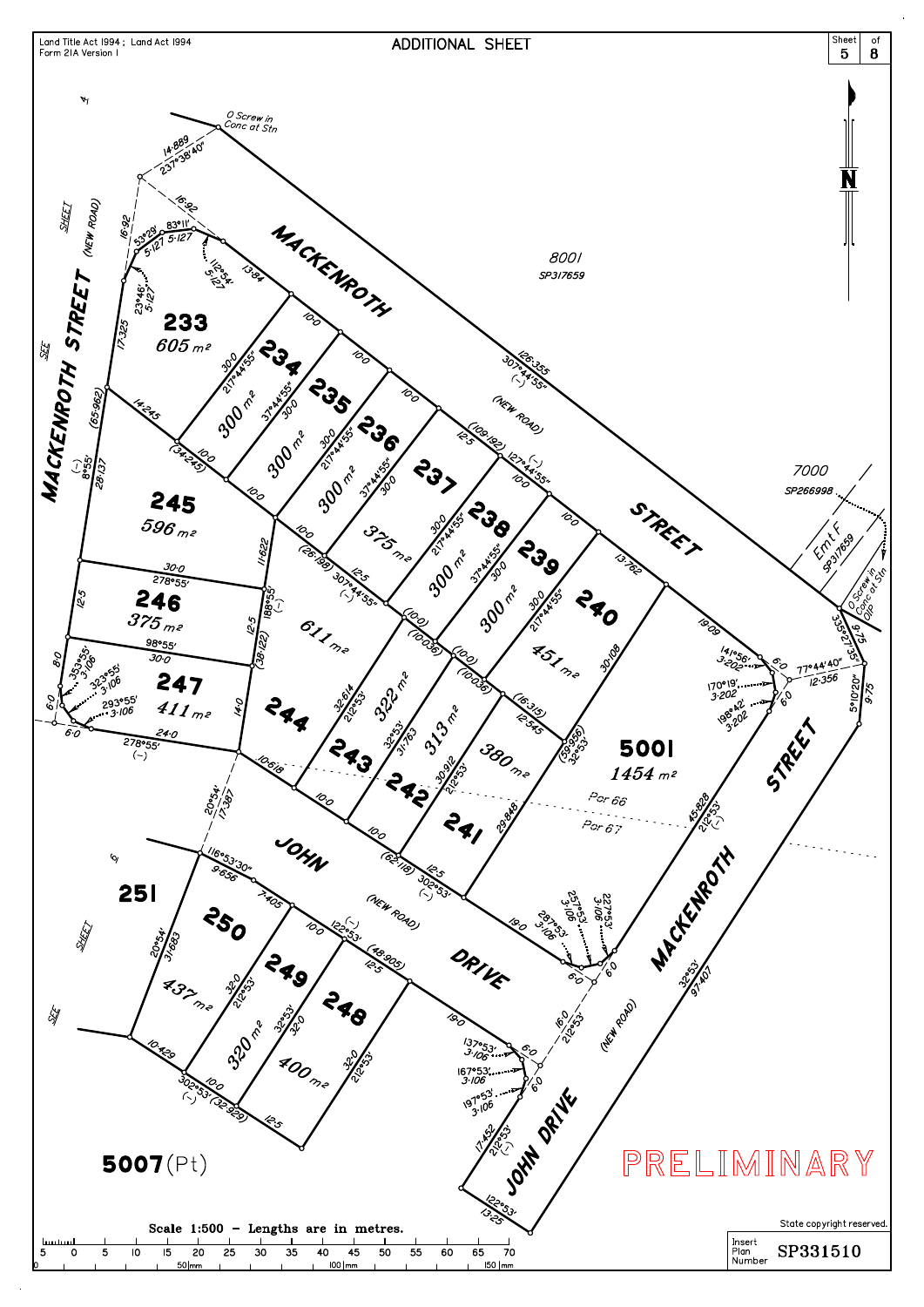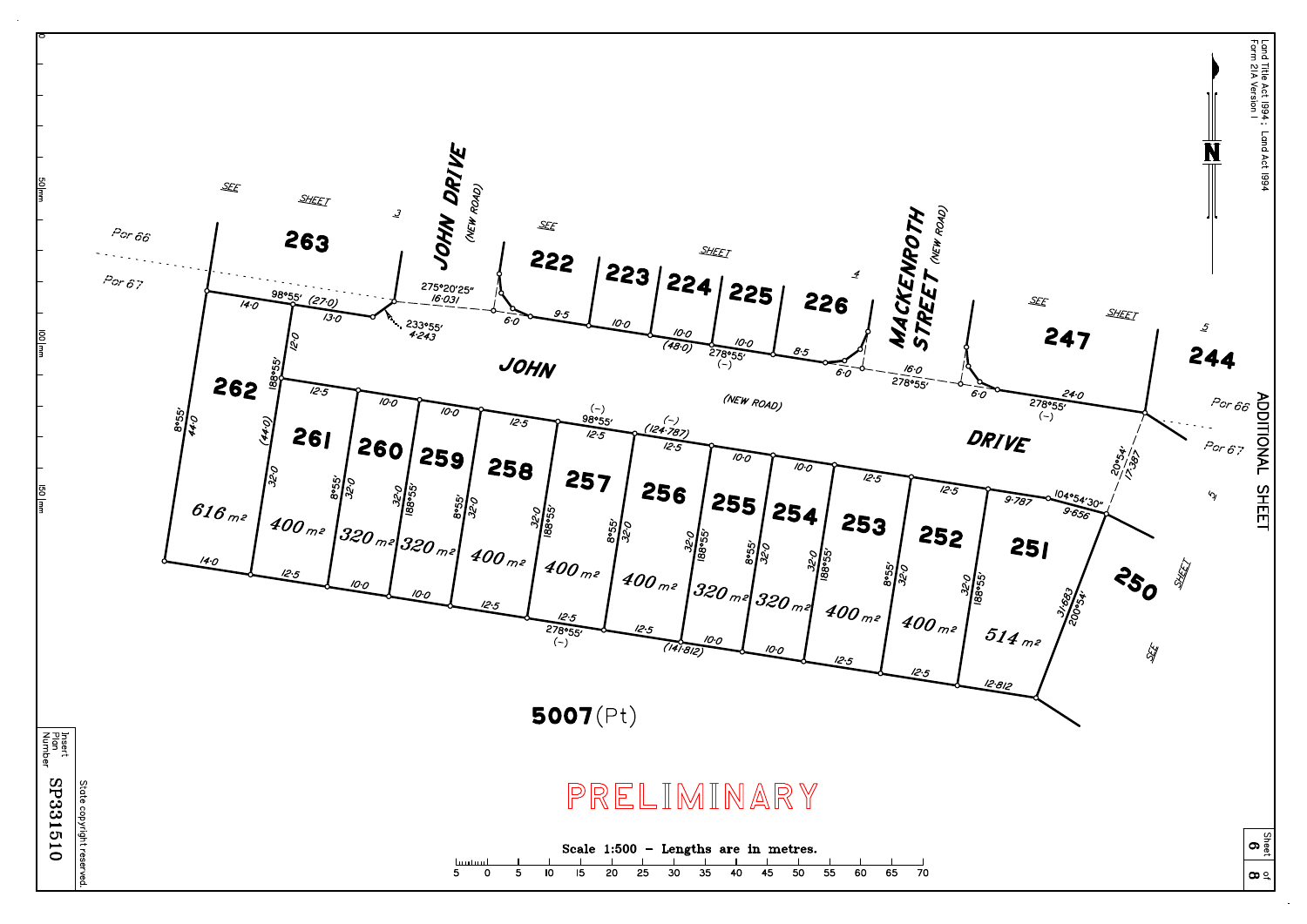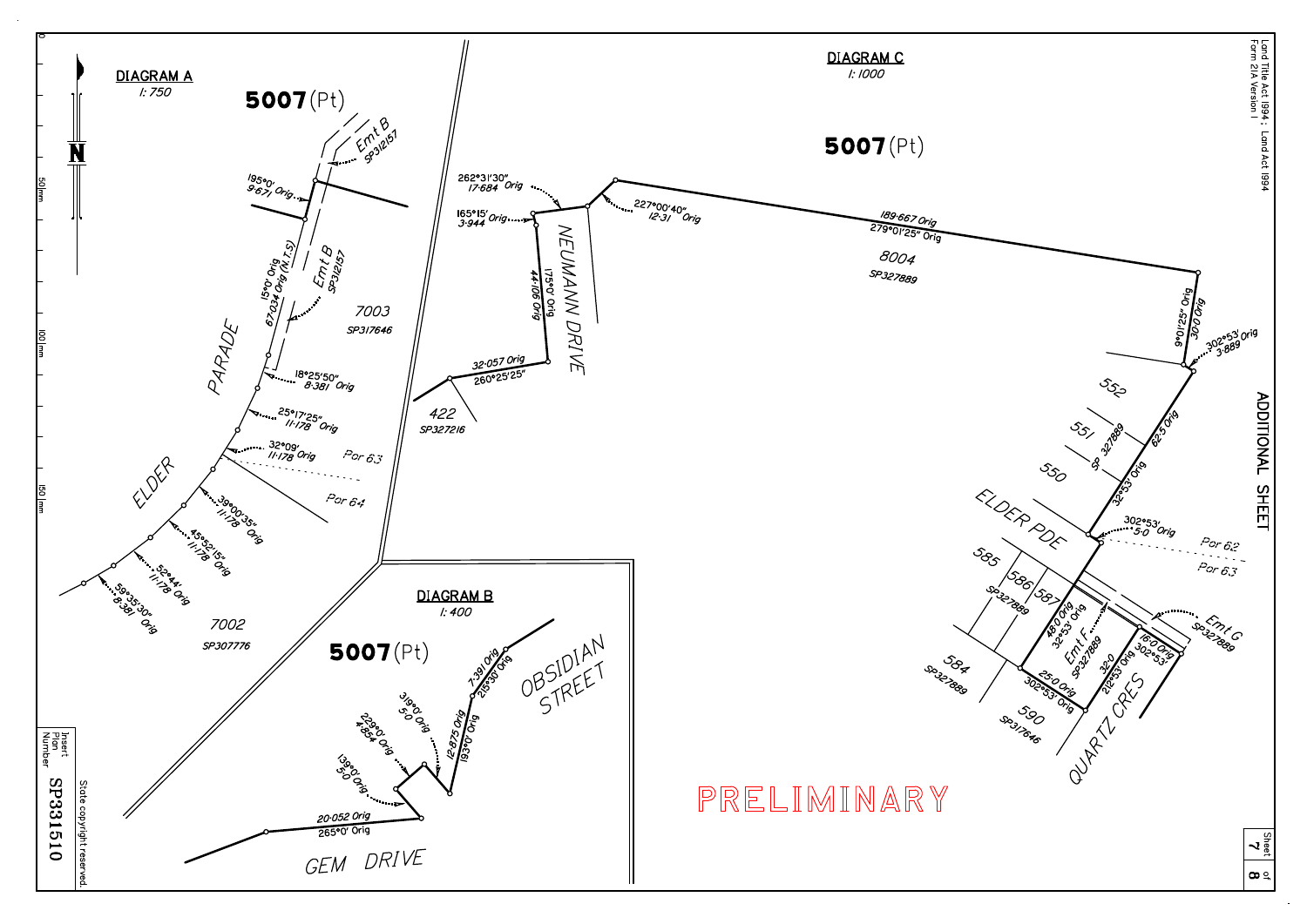